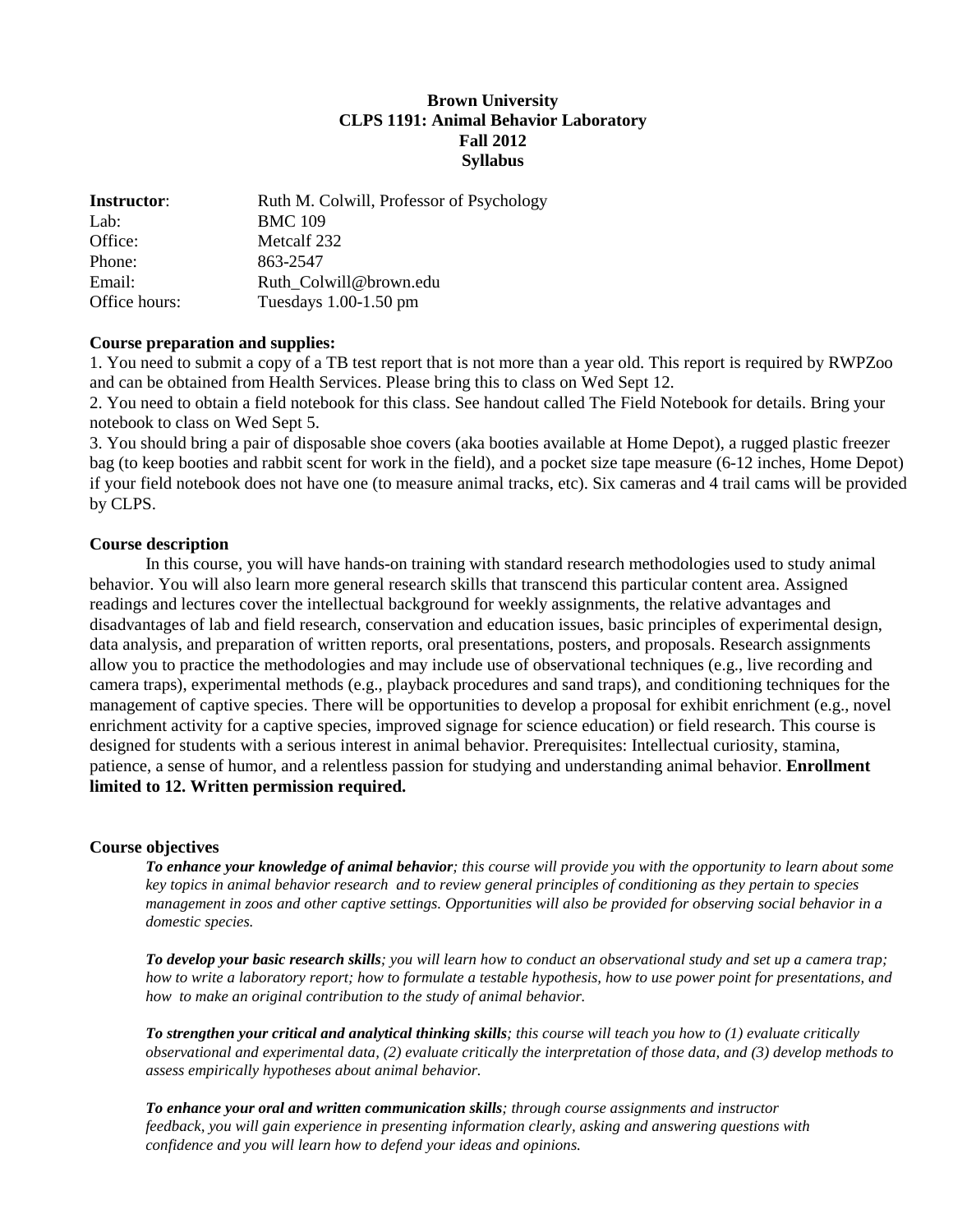# **Recommended (optional) texts:**

**1. Background**

Alcock, J. (1997). *Animal Behavior: An Evolutionary Approach, 6th Ed*. Sinauer Associates, Sunderland, MA

# **2. Research methods**

Lehner, P. N. (1998). *Handbook of Ethological Methods*. Cambridge University Press.

- Martin P. & Bateson, P. (1986). *Measuring Behavior: An introductory guide.* Cambridge: Cambridge University Press.
- Shepherdson, D. J. (1999). *Second Nature: Environmental enrichment for captive animals (Zoo & Aquarium Biology & Conservation)*. Washington, DC: Smithsonian Institution Press.

# **Course hours and travel arrangements**:

The class will meet every Wednesday  $(1.00 - 4.00 \text{ pm})$  from 9/5 through 12/12 with one exception (11/21). Check schedule for meeting location (Metcalf 103 or RWPZ). Changes will be posted on MyCourses. You are responsible for making your own way to the Roger Williams Park Zoo. We recommend that you take the RIPTA bus to the entrance on Elmwood Avenue. Arrangements will be made for you to enter through the rear of the zoo (gate 3) near Tropical America. For classes at the zoo, please arrive by 1.25 pm so that we can check in at gate 3 as ONE group. You should also expect to conduct additional field work outside of the scheduled class time throughout the semester (average of 3 hours per week).

| Evaluation      |     |  |
|-----------------|-----|--|
| Field notebook: | 30% |  |
| Assignments:    | 30% |  |
| Final project:  | 40% |  |

*Details about each method of evaluation will be distributed in class at the appropriate time.* 

## **Grading**

*All assignments must be attempted to be eligible for course credit. Late work will be evaluated on an S/NC basis. The scale below provides a guide to the grading system. However, it is expected that an "A" student will attend class routinely, turn in work on time, and submit work that is consistently of "A" quality. Work may be revised and resubmitted once prior to October 31.* 

| A            | $90\% - 100\%$ |
|--------------|----------------|
| <sup>B</sup> | 80% - 89%      |
| C            | 65% - 79%      |
| S.           | 65% and over   |

## **Accommodations:**

If you have a documented learning difference and require related accommodations it is your responsibility to meet with me early in the semester so that I can make the necessary arrangements. Please let me have a current copy of your academic accommodations letter from Disability Support Services.

## **Academic Integrity:**

I strongly encourage you to talk with your peers about the course material and, when permitted, to collaborate on various assignments (usually for data collection). Not only will you develop a better understanding of the material, but you may also discover friendships that could last a lifetime. Note, however, that these collaborations may not always extend to the actual writing of laboratory reports. You must work independently on the written homework assignments, unless explicitly directed otherwise. It is your responsibility to be honest and to report any cheating including the fabrication of data. I expect you to familiarize yourself with the University's Academic Code and to demonstrate impeccable academic integrity. You can review the details of the Academic Code here: [http://www.brown.edu/Administration/Dean\\_of\\_the\\_College/curriculum/documents/principles.pdf](http://www.brown.edu/Administration/Dean_of_the_College/curriculum/documents/principles.pdf)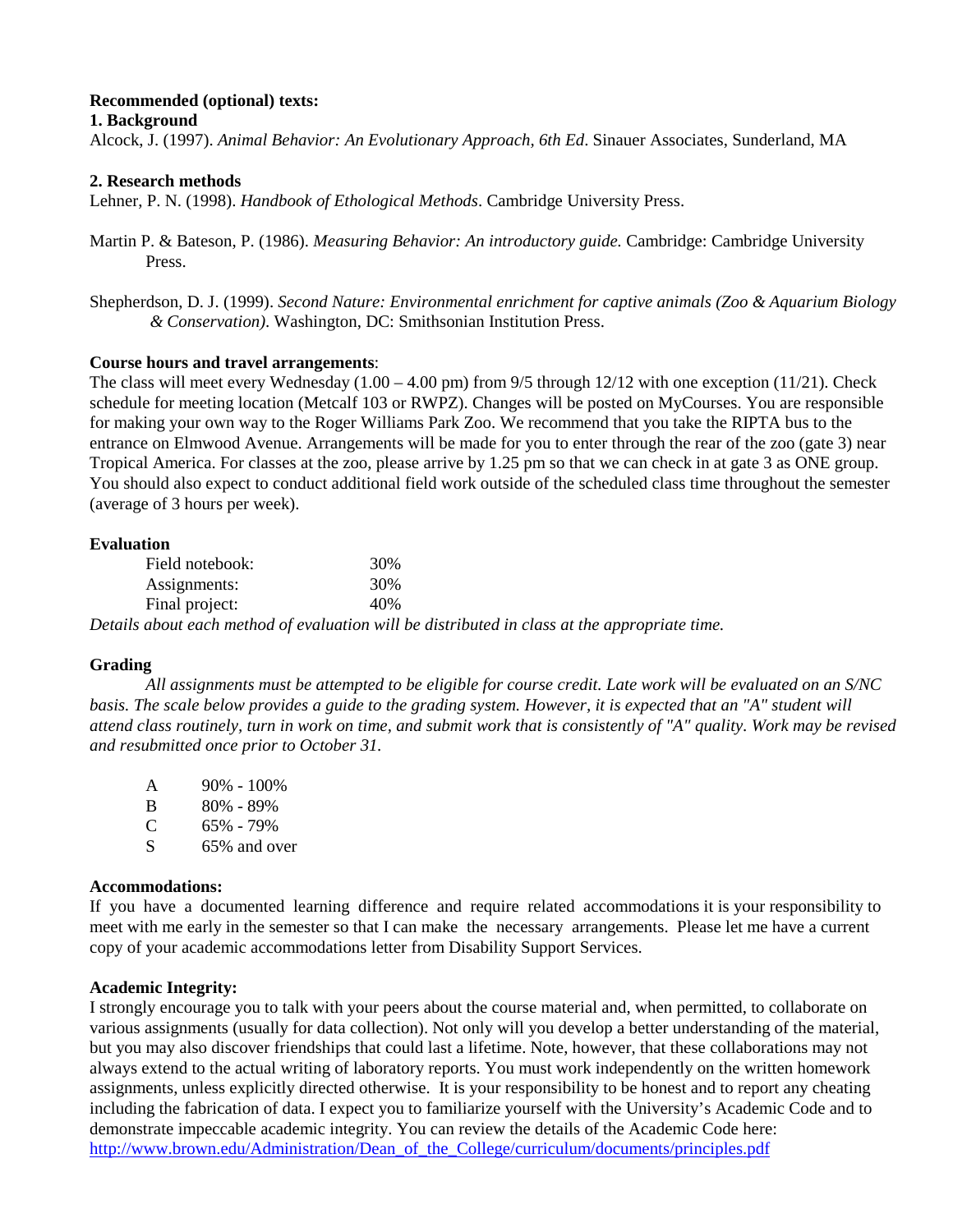#### **Schedule of topics and assignments (subject to revision)**

### **Week 1: Introduction to the study of animal behavior (Metcalf 103) (Sep 5)**

Skills I: Keeping a notebook, making observations and developing hypotheses Homework Assignment: Interpreting dog behavior

### **Reading Assignments for week 2:**

1. Martin, I. G. (1980). An Ethogram of Captive Blarina brevicauda. *American Midland Naturalist*, Vol. 104, No. 2. (Oct.), pp. 290-294.

2. McDonnell,, S.M. & Haviland, J. C. S. (1995). Agonistic ethogram of the equid bachelor band. *Applied Animal Behaviour Science,* 43, 147-188

3. Huffard, C. L. (2007). Ethogram of Abdopus Aculeatus (D'Orbigny, 1834) (Cephalopoda: Octopodidae): Can behavioural characters inform octopodid taxomony and systematics? *Journal of Molluscan Studies,* 73: 185-193.

#### **Week 2: Observational methods and behavior analysis (RWPZ) (Sep 12)**

Skills II: Preparing a poster in powerpoint Research Assignment: Develop a partial ethogram. Observe, record, describe and analyze a behavior. Writing Assignment: Powerpoint poster. **Email poster by 5 pm Sep 21.**

#### **Reading Assignments for week 3:**

1. Repp, Alan C., et al. (1976). A comparison of frequency, interval, and time-sampling methods of data collection. *Journal of Applied Behavior Analysis*, Vol 9(4), Win 1976. pp. 501-508. 2. Kawanaka, Kenji. (1996). Observation time and sampling intervals for measuring behavior and interactions of chimpanzees in the wild. *Primates,* Vol 37(2), Apr 1996. pp. 185-196.

#### **Week 3: Social behavior (RWPZ) (Sep 19)**

Skills III: Sampling methods and writing a lab report Research Assignment: A comparison of different sampling methods for observing social behavior. Writing Assignment: Research report. **Email report by 5 pm Sep 28.**

#### **Reading Assignment for week 4:**

1. Davey, G. (2006). Relationships between exhibit naturalism, animal visibility and visitor interest in a Chinese Zoo. *Applied Animal Behaviour Science*, 96, pp 93–102.

### **Week 4: Planning and conducting exhibit development and evaluation (RWPZ) (Sep 26)**

Skills IV: Survey tools for visitor studies and new exhibit evaluation Research Assignment: Conduct a visitor behavior and exhibit effectiveness study Writing Assignment: Submit comments on visitor behavior and exhibit effectiveness study

## **Reading Assignments for week 5:**

1. Davey, G. (2006a). Visitor behavior in zoos: A review. *Anthrozoös*, 19(1), 143–153. 2. Hosey, G. (2000). Zoo animals and their audiences: What is the visitor effect? *Animal Welfare,* 9, 343–357.

3. Margulis, S.W.,Hoyos, C., Anderson,M., 2003. Effect of felid activity on zoo visitor interest. *Zoo Biol*. 22, 587–599.

4. Nimon, A.J., Dalziel, F.R., 1992. Cross-species interaction and communication: a study method applied to captive siamang (*Hylobates syndactylus*) and long-billed corella (*Cacatua tenuirostris*) contacts with humans. *Appl. Anim. Behav. Sci*. 33, 261–272.